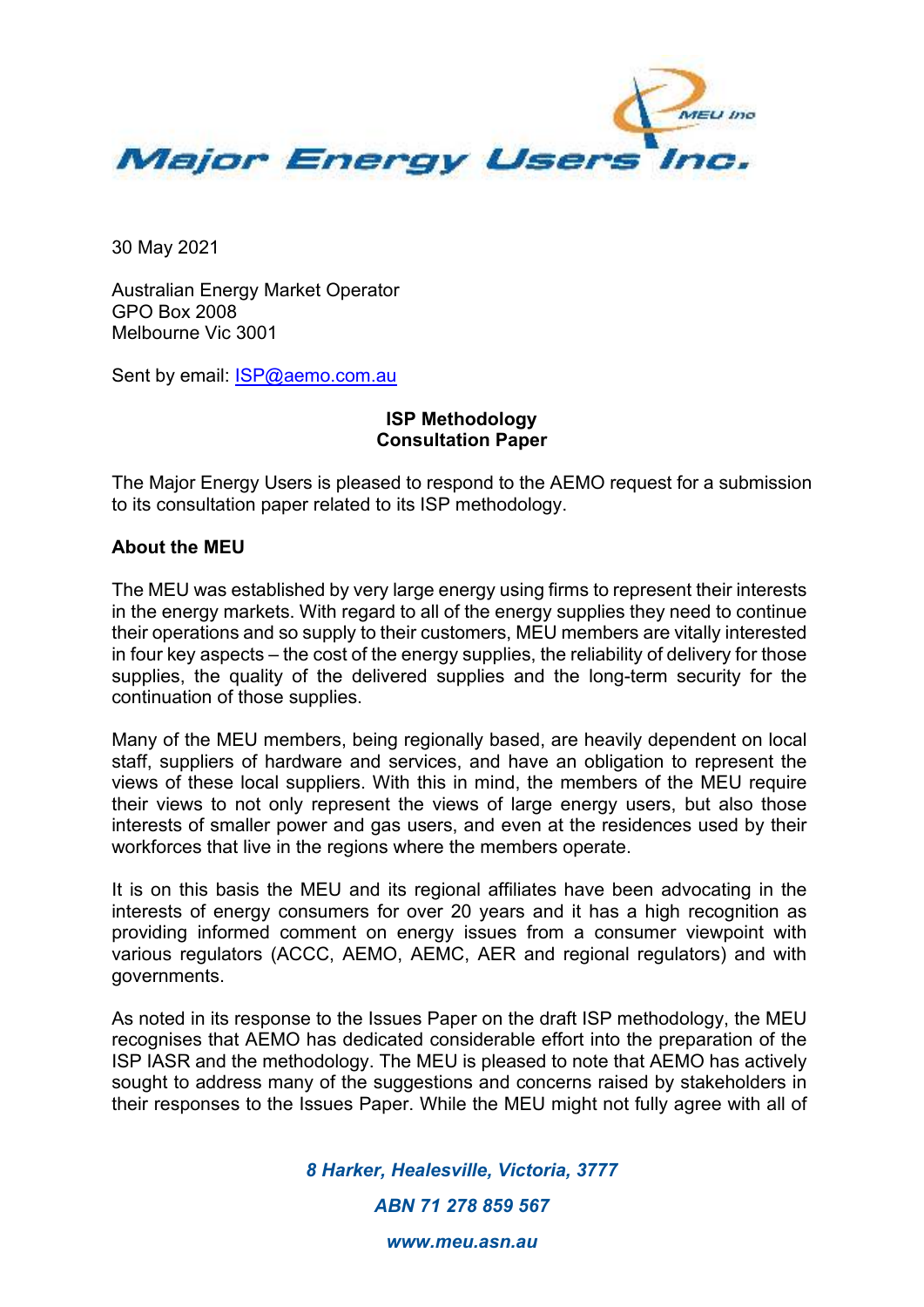the response that AEMO has provided to the concerns raised, it does understand and accept, in most cases, the reasoning provided by AEMO for the positions it has taken.

The MEU has one over-riding concern about the issues discussed in the consultation paper regarding the annuity approach that it considers that AEMO still has not appropriately addressed. The MEU also has comments regarding a few other aspects.

## **The use of annuity approach**

The MEU sees this as a major concern. While the MEU can see that forecasting benefits far into the future (noting that benefits are possible beyond the horizon of the modelling period), the MEU points out that the costs that consumers will incur due to long lived assets will also continue beyond the modelling horizon.

On page 28 of the consultation paper, AEMO comments:

"This [annuity] approach avoids making assumptions on the ongoing benefits of project investments beyond the modelling period. This is equivalent to assuming that costs and benefits are balanced beyond the modelling horizon."

The MEU points out that the annuity approach effectively embeds the assumption that by the end of the modelling period, accrued benefits are most likely to be less than the cost of the investment. To deliver an overall net benefit of the investment, benefits beyond the modelling horizon have to be much greater<sup>1</sup> than the accrued annuity costs after the modelling period to ensure that there is a net benefit of the project over the entire life of the project. To quote Sir Humphrey from "Yes Minister" this is indeed a "courageous decision" to make in such a fast-changing environment.

AEMO further observes that (page 28):

"AEMO has observed that forecasts of market benefits in the later years of the horizon are generally higher, so the annualisation approach is more likely to underestimate total benefits for consumers in most instances by ignoring the continued benefits."

AEMO refers to charts in appendix 2 of the 2020 ISP to support this assumption. What the charts show is that the projects depicted are heavily "back ended" in their benefits, highlighting these benefits lie in the period where AEMO has concerns about the accuracy of its forecast<sup>2</sup> yet despite this concern, AEMO makes the statement that the benefits will exceed the terminal cost that exists at the end of the modelling period.

<sup>1</sup> This is the case because on an NPV basis the value of the benefits has to be much greater in the later years to offset the high known costs that have already been incurred.

 $^2$  The MEU also has significant concerns about the accuracy of forecasts this far into the future, especially with the rapid change being experienced.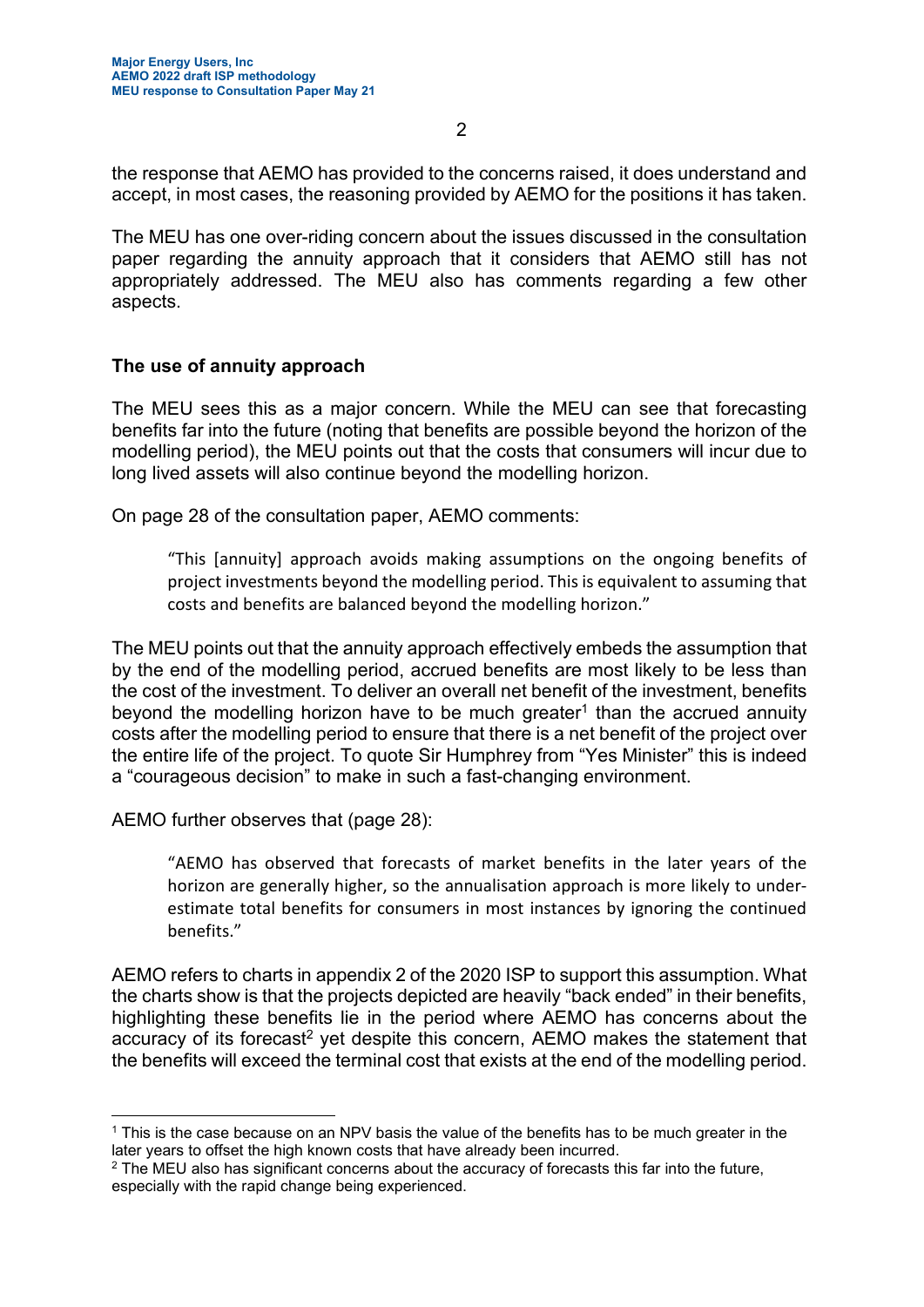AEMO then provides a view that discount rates used will address some of the concern in that higher discount rates will ensure that the bulk of the impact of benefits will be seen within the modelling period, implying that this will effectively reduce the terminal value of the investment, leading to a lesser concern about the assumption. The MEU agrees that a higher discount rate will reduce in NPV terms the value of future benefits projected beyond the modelling period, and notes that its members all advise that the discount rates they use are in the 10-12% range for this very reason. They also advise that a common modelling horizon is usually of no more than 15 years as benefits beyond that are quite questionable and so they need to see the targeted return on major investments achieved within this period<sup>3</sup>.

With a higher discount rate, this reduces the value of the future benefits, but the recovery of the investment costs continues regardless. Further, the MEU notes that the value of the annuity is based on current assessments of interest rates which are currently very low. This means that when assessing the value of the annuity for future years, there has to be a recognition that the annuity will increase as interest rates rise following the requirements of the NER determines the cost of capital each year for network investments. This reinforces the need to carry out an NPV approach over the whole of the life of the asset based on the capital cost invested to address both of these concerns.

AEMO observes that the annuity approach allows the assessment of multiple projects, but the net benefit of each project must be assessed in isolation so the annuity approach for individual projects is no longer a necessity.

A further concern with the annuity approach, is that the ISP (in 2021) is forecasting new transmission assets needed later in the modelling period (eg in 10 years time or even later). The benefits that flow from an investment at that time, are even less certain highlighting the disconnect between the certainty of the costs of the investment (including the value of the annuity) and the uncertainty of the benefits that might be delivered.

The MEU sees that a real problem for a cost/benefit analysis lies with the technical life of the assets being proposed (50-60 years) when the modelling horizon is much less than the technical life and the benefits identified lie so far into the future. In previous years, this would be less of a problem, but now the assets that generate the benefits have a life up to 50% of transmission assets, increasing the risk that the benefits might not be achieved, and to achieve the benefits relies on a decision as to whether the generation assets will be replaced, or even if the replacement assets will need the transmission assets provided – the MEU sees the risk of stranding of these transmission assets is significant but this is not addressed within the annuity approach.

Overall, despite the AEMO preference for an annuity approach, the MEU considers that this approach has considerable risk for the consumers that fund most of the

 $\rm ^3$  MEU members have pointed out that for smaller projects, they need to achieve a simple payback period of no more than 3-5 years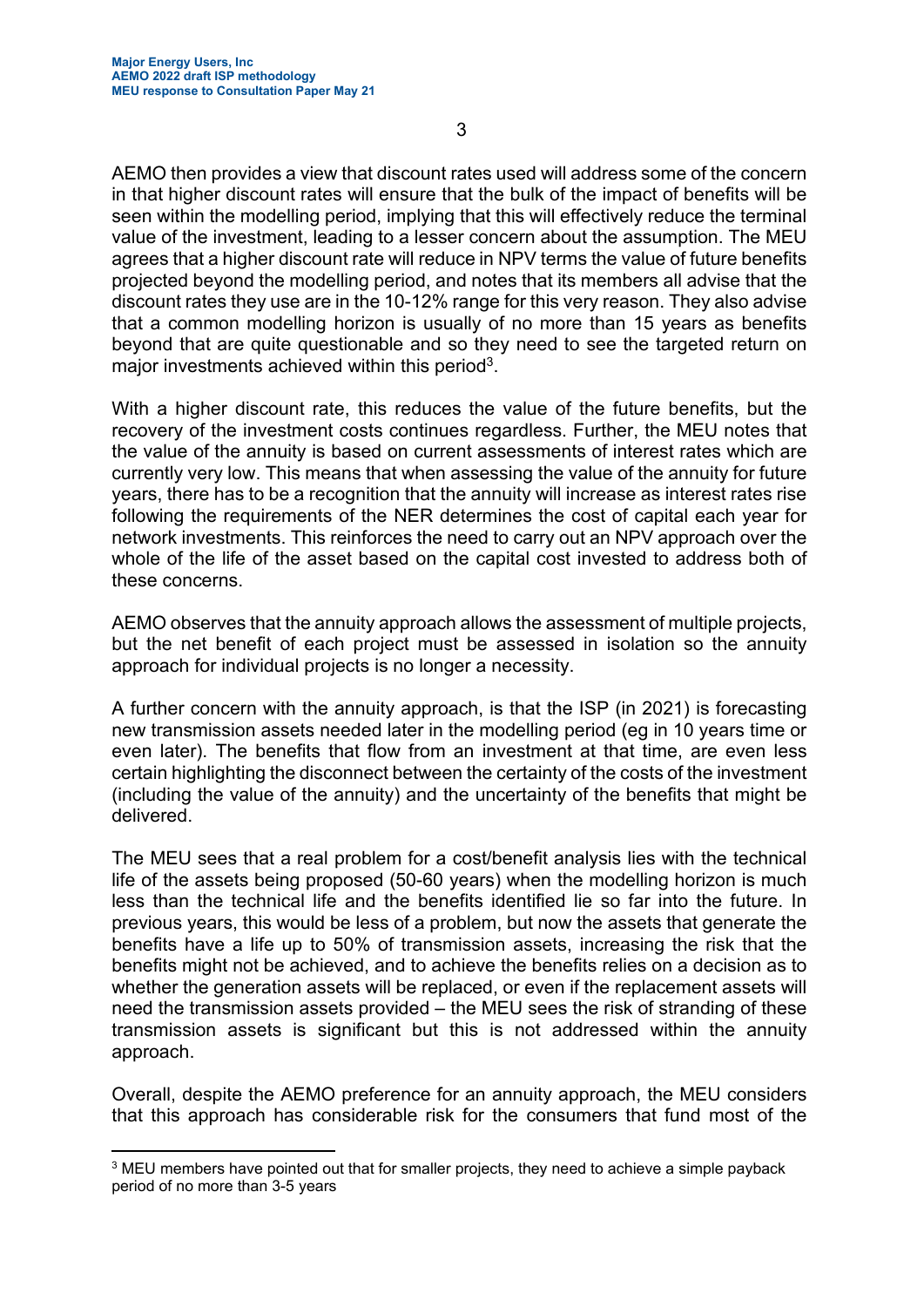transmission assets. To overcome this increase in risk, the MEU sees that the modelling needs to incorporate three major changes.

- 1. The discount rate needs to be much higher than is currently used.
- 2. The benefits need to match the investment cost within the modelling horizon if a commitment to the investment is needed within the period between the current ISP and the next ISP.
- 3. If an annuity approach is used, then the value of the annuity needs to be based on the reality that, under the NER, the cost of money will change (most likely increase) so the annuity needs to be increased to reflect this trend into the future – the annuity cannot be based on just the current costs of capital calculated under the NER processes.

## **The hydrogen strategy**

In our submission to the Issues Paper, we expressed concern about the aspect of the approach to providing the impact of hydrogen generation. We accept that the scenario (hydrogen super-power) is just one of the scenarios identified and that a weighting for all scenarios is still to be developed.

While we accept that the generation of hydrogen is an appropriate scenario to be included, based on the view that there are some that consider significant generation of hydrogen will occur (and many more that hope that this will be the case), we are still very concerned about how this scenario can be modelled.

As the MEU pointed out in its response to the Issues Paper, there is no certainty as to the location of electrolysers and of their size, and it is these decisions that will have a major impact on the shape of the transmission network under this scenario. With this in mind, the MEU suggests that the most likely scenario for investment in hydrogen electrolysers lies within the bounds of each state/region and that the need for investment in electricity transmission assets to accommodate these will be through regional transmission networks rather than the ISP development. This means that for the purposes of the ISP, the hydrogen super-power scenario should just address the increased demand that might occur in each state as a result of electrolyser investment rather than trying to be more definitive in size and location of electrolysers.

## **Definition of "need" and non-network solutions**

Despite the observations by AEMO and changes it has made as a result of the MEU response to the Issues Paper, the MEU remains concerned that AEMO still has not fully reflected the aspect of the definition of need and the resultant ability to implement non-network solutions in the ISP and subsequently by TNSPs.

While AEMO observes that the involved TNSPs will be required to examine nonnetwork solutions as part of their RIT-T processes (and potentially in their applications for contingent projects), the fact that if an actionable ISP project identifies a network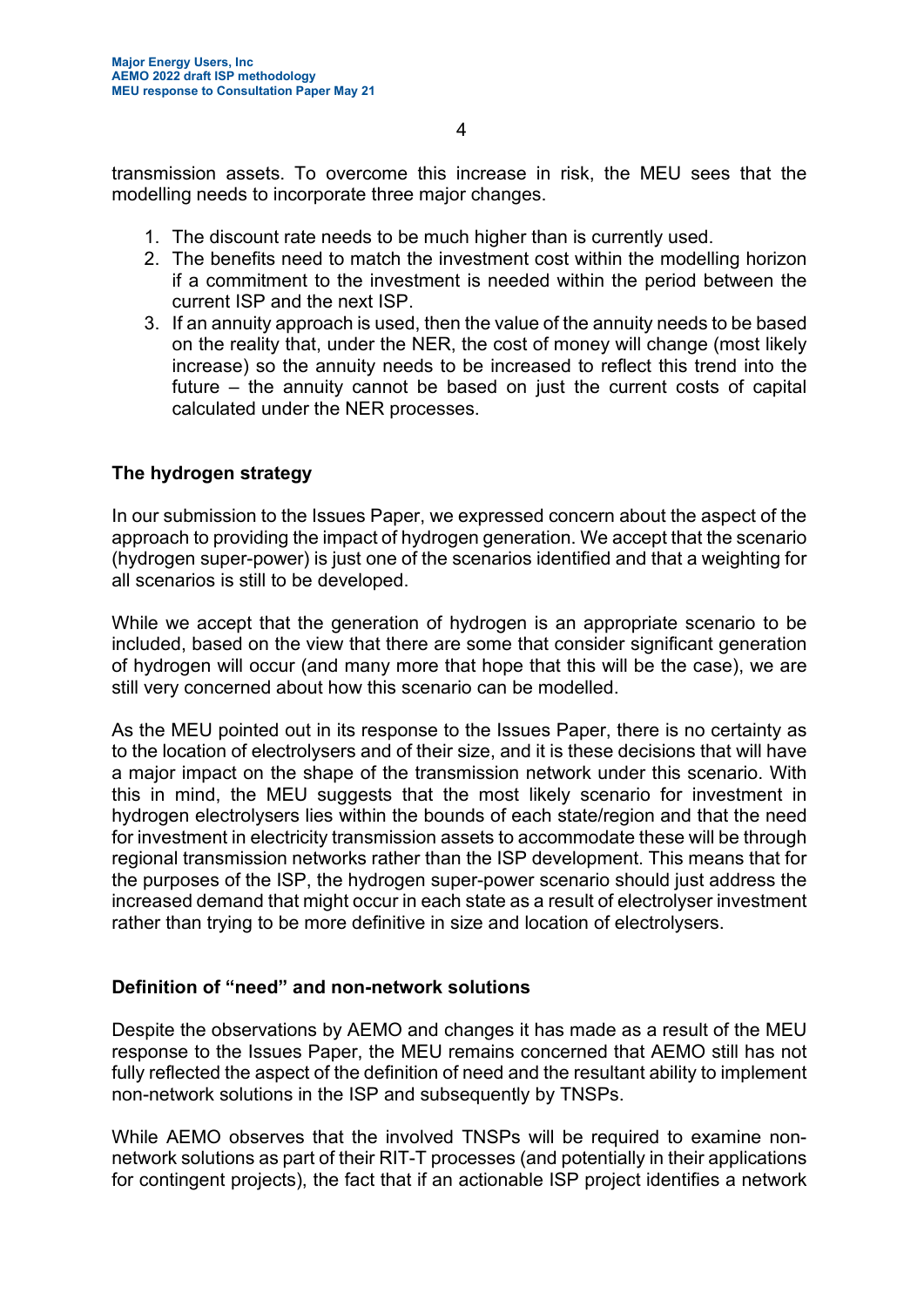solution this provides a clear signal to the TNSPs what AEMO considers is the optimum solution. Further, the process beyond the ISP states clearly that the TNSP can implement the actionable ISP solution as its primary (possibly only) option and providing the costs are much the same, proceed through the RIT-T and contingent project application processes based exclusively on the ISP preferred option.

If the need is clearly defined, then AEMO can also look at non-network solutions as part of the ISP process and this also means that stakeholders can ensure that in reviewing TNSP RIT-T processes, other options (including non-network solutions are examined in addition to the ISP proposed option.

#### **REZ network expansion**

The MEU notes that AEMO plans to develop the costs for each REZ based on the design characteristics of each REZ rather than costing based on a formula using MW capacity as the basis for the costs. The observation provided by the MEU at the Issues paper stage assumed that AEMO would use figure 3 to generate REZ costings.



The MEU pointed out that the chart is wrong on the basis that historically costs increase to the power 0.7 with an increase in size<sup>4</sup> leading to the conclusion that interpolation will give a different answer than following a linear path.

As AEMO apparently intends to assess the cost of each REZ based on an actual concept design for the ISP, the MEU concern is unnecessary.

<sup>4</sup> Not to the power 1.0 as implied by the Issues Paper reference to straight line association.